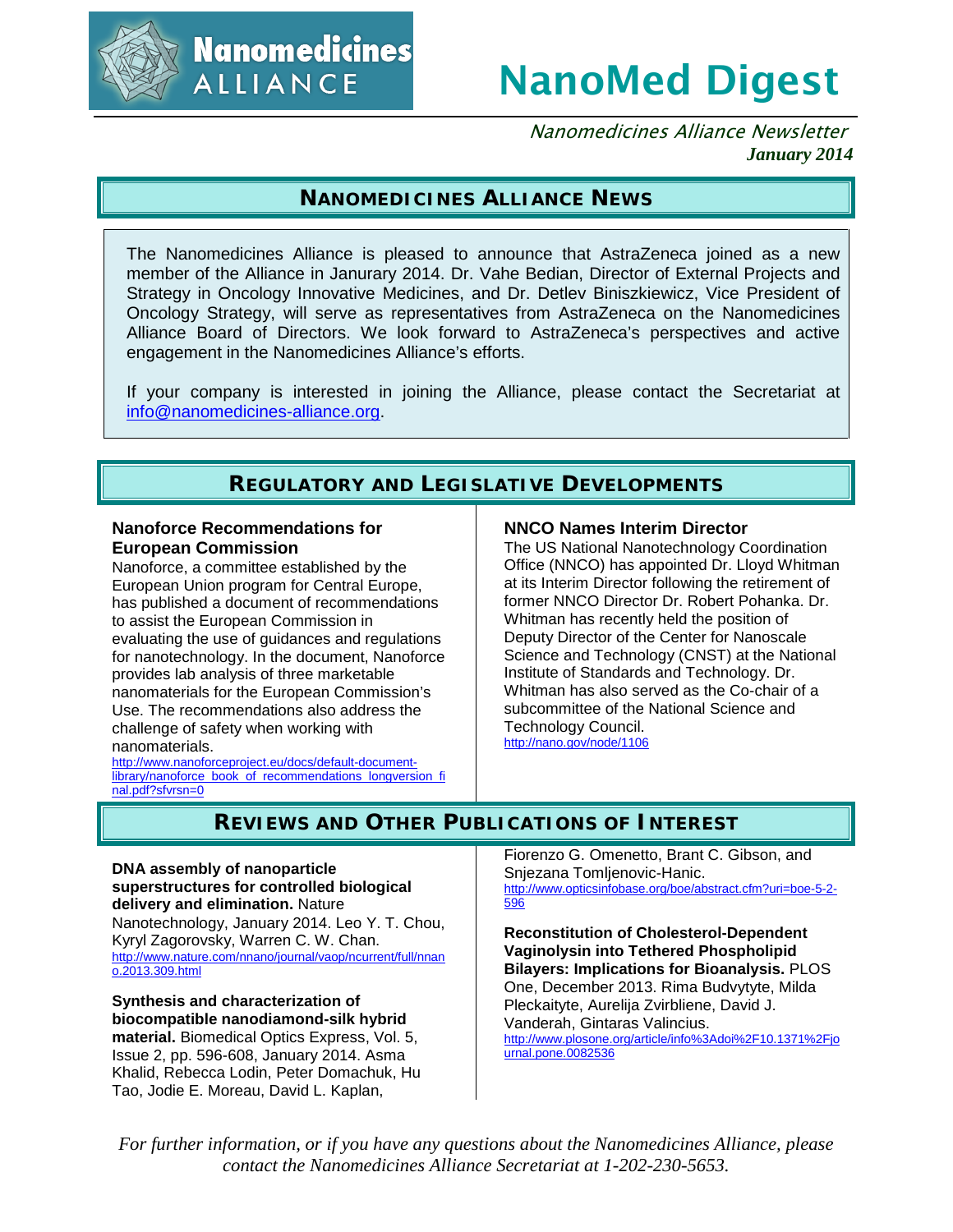**Therapeutic Inflammatory Monocyte Modulation Using Immune-Modifying** 

**Microparticles.** Science Translation Medicine, Vol. 6, Issue 219, pp. 219ra7, January 2014. Daniel R. Getts, Rachael L. Terry, Meghann Teague Getts, Celine Deffrasnes, Marcus Müller, Caryn van Vreden, Thomas M. Ashhurst, Belal Chami, Derrick McCarthy, Huiling Wu, Jin Ma, Aaron Martin, Lonnie D. Shae, Paul Witting, Geoffrey S. Kansas, Joachim Kühn, Wali Hafezi, Iain L. Campbell, David Reilly, Jana Say, Louise Brown, Melanie Y. White, Stuart J. Cordwell, Steven J. Chadban, Edward B. Thorp, Shisan Bao, Stephen D. Miller, Nicholas J. C. King. <http://stm.sciencemag.org/content/6/219/219ra7>

# **Biomimetic RNA-Silencing Nanocomplexes:**

**Overcoming Multidrug Resistance in Cancer Cells.** Angewandte Chemie, January 2014. Zhongliang Wang, Zhe Wang, Dingbin Liu, Xuefeng Yan, Fu Wang, Gang Niu, Min Yang, Xiaoyuan Chen.

[http://onlinelibrary.wiley.com/doi/10.1002/anie.201309985/ab](http://onlinelibrary.wiley.com/doi/10.1002/anie.201309985/abstract;jsessionid=A9C54C2E721815C6C41FD00CA0A6AAD3.f02t02) [stract;jsessionid=A9C54C2E721815C6C41FD00CA0A6AAD](http://onlinelibrary.wiley.com/doi/10.1002/anie.201309985/abstract;jsessionid=A9C54C2E721815C6C41FD00CA0A6AAD3.f02t02) [3.f02t02](http://onlinelibrary.wiley.com/doi/10.1002/anie.201309985/abstract;jsessionid=A9C54C2E721815C6C41FD00CA0A6AAD3.f02t02)

#### **Site-specific targeting of enterovirus capsid by functionalized monodisperse gold**

**nanoclusters.** Proceedings of the National Academy of Sciences, January 2014. Varpu Marjomäki, Tanja Lahtinen, Mari Martikainen, Jaakko Koivisto, Sami Malola, Kirsi Salorinne, Mika Pettersson, Hannu Häkkinen. <http://www.pnas.org/content/111/4/1277>

#### **Programmed assembly of polymer–DNA conjugate nanoparticles with optical readout and sequence-specific activation of biorecognition.** Nanoscale, Issue 4, January

2014. Johannes P. Magnusson, Francisco Fernández-Trillo, Giovanna Sicilia, Sebastian G. Spain, Cameron Alexander.

[http://pubs.rsc.org/en/Content/ArticleLanding/2014/NR/c3nr0](http://pubs.rsc.org/en/Content/ArticleLanding/2014/NR/c3nr04952c%23!divAbstract) [4952c#!divAbstract](http://pubs.rsc.org/en/Content/ArticleLanding/2014/NR/c3nr04952c%23!divAbstract)

**Breaking the diffraction-limited resolution barrier in fiber-optical two-photon fluorescence endoscopy by an azimuthallypolarized beam.** Scientific Reports, Vol. 4, January 2014. Min Gu, Hong Kang, Xiangping Li.

[http://www.nature.com/srep/2014/140110/srep03627/full/sre](http://www.nature.com/srep/2014/140110/srep03627/full/srep03627.html) [p03627.html](http://www.nature.com/srep/2014/140110/srep03627/full/srep03627.html)

#### **Luteolin Nanoparticle in Chemoprevention: In Vitro and In Vivo Anticancer Activity.**

Cancer Prevention Research, Vol. 7, Issue 65, January 2014. Debatosh Majumdar, Kyung-Ho Jung, Hongzheng Zhang, Sreenivas Nannapaneni, Xu Wang, A.R.M. Ruhul Amin, Zhengjia Chen, Zhuo (G). Chen, Dong M. Shin. [http://cancerpreventionresearch.aacrjournals.org/content/7/1](http://cancerpreventionresearch.aacrjournals.org/content/7/1/65)  $\overline{765}$ 

**Just-in-time vaccines: Biomineralized calcium phosphate core-immunogen shell nanoparticles induce long-lasting CD8+ T cell responses in mice.** Nanomedicine, November 2013. Weibin Zhou, Albanus O. Moguche, David Chiu, Kaja Murali-Krishna, PhD, François Baneyx.

[http://www.nanomedjournal.com/article/S1549-](http://www.nanomedjournal.com/article/S1549-9634(13)00596-0/abstract) [9634\(13\)00596-0/abstract](http://www.nanomedjournal.com/article/S1549-9634(13)00596-0/abstract)

**Gel–Liposome-Mediated Co-Delivery of Anticancer Membrane-Associated Proteins and Small-Molecule Drugs for Enhanced Therapeutic Efficacy.** Advanced Functional Materials, January 2014. Tianyue Jiang, Ran Mo, Adriano Bellotti, Jianping Zhou, Zhen Gu. [http://onlinelibrary.wiley.com/doi/10.1002/adfm.201303222/a](http://onlinelibrary.wiley.com/doi/10.1002/adfm.201303222/abstract) [bstract](http://onlinelibrary.wiley.com/doi/10.1002/adfm.201303222/abstract)

**Silencing HoxA1 by Intraductal Injection of siRNA Lipidoid Nanoparticles Prevents Mammary Tumor Progression in Mice.** Science Translational Medicine, Vol. 6, Issue 217, p. 217ra2, January 2014. Amy Brock, Silva Krause, Hu Li, Marek Kowalski, Michael S. Goldberg, James J. Collins, Donald E. Ingber. <http://stm.sciencemag.org/content/6/217/217ra2>

## **CONFERENCES AND WORKSHOPS**

#### **Nano4Life 2014: Converging Nanotechnology with the Life Science Industry, March 5, 2014, London, United Kingdom**

Applications of nanotechnology in medical devices, regenerative medicine and the pharmaceutical industry

[https://connect.innovateuk.org/web/nanoktn/events-view/-](https://connect.innovateuk.org/web/nanoktn/events-view/-/events/10555125) [/events/10555125](https://connect.innovateuk.org/web/nanoktn/events-view/-/events/10555125)

**Nanomedicine 2014, March 26 – 27, 2014, Edinburgh, Scotland, United Kingdom** Aptamer targeted nanoparticles Cell and particle tracking Nanomaterial design

Nanosuspensions

[http://selectbiosciences.com/conferences/index.aspx?conf=](http://selectbiosciences.com/conferences/index.aspx?conf=NMUK2014) [NMUK2014](http://selectbiosciences.com/conferences/index.aspx?conf=NMUK2014)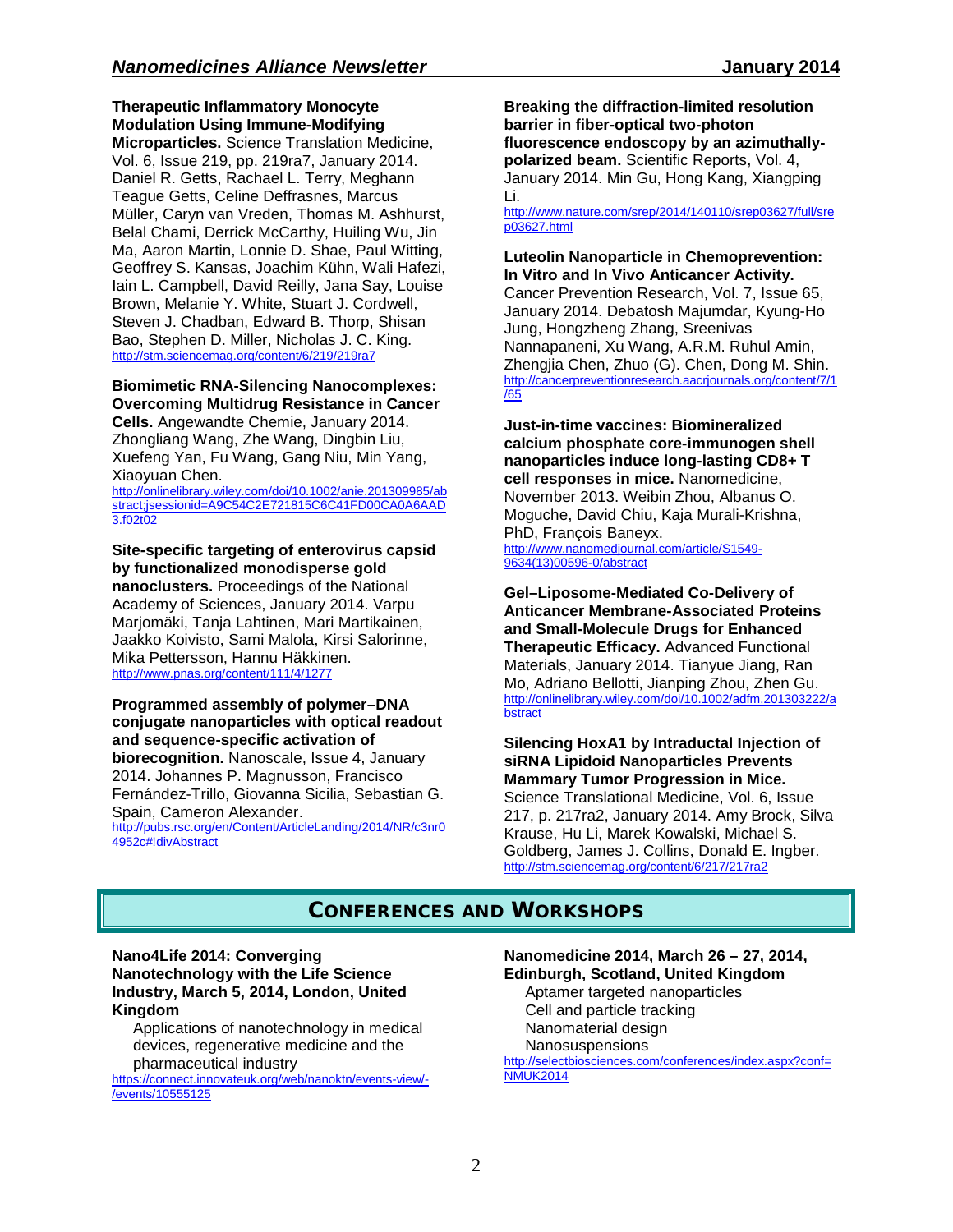#### **BioNanoMed 2014, March 26-28, 2014, Krems, Austria**

Nanomedicines innovation Diagnostics and therapy Regenerative medicine Imaging technology Nano safety <http://www.bionanomed.at/index.php?id=26>

#### **American Society for Nanomedicine 4th Annual Scientific Conference, March 28 – 30, 2014, Rockville, MD, USA**

Target drug delivery **Toxicology** Nanoimaging **Therapeutics** <http://amsocnanomed.org/conference-info>

**Nanotechnology for Health Care Conference, April 2-4, 2014, Petit Jean Mountain, Arkansas, USA**

Disease Diagnostics **Therapeutics** Prevention <http://arkansasnanohealth.com/>

# **SCT-SF Nano Joint Meeting, April 8, 2014,**

**Paris, France** Drug delivery Targeting and activating **Pharmacokinetics** Pharmacodynamics [http://www.ldorganisation.com/v2/produits.php?langue=engli](http://www.ldorganisation.com/v2/produits.php?langue=english&cle_menus=1238915758) [sh&cle\\_menus=1238915758](http://www.ldorganisation.com/v2/produits.php?langue=english&cle_menus=1238915758)

## **7th International Nanotoxicology Congress,**

**April 23 – 26, 2014, Antalya, Turkey** Characterization Biomedicine applications Genotoxicity and cancer Risk assessment **Harmonization** <http://www.nanotox2014.org/index.html>

#### **NANOSMAT USA 2014, May 19 – 22, 2014, Houston, Texas, USA**

Carbon-based nanomaterials Nanocomposites Self-assembly Modeling Interactive nanomaterials <http://www.nanosmat-usa.com/default.asp>

#### **Nanotech: Advanced Materials and Applications, June 15 – 19, 2014,**

**Washington, DC** Bio nanomaterials Drug and gene delivery Cancer nanotechnology Biosensing, diagnostics, and imaging <http://www.techconnectworld.com/Nanotech2014/>

#### **11th International Conference on Nanosciences and Nanotechnologies, July 8**

**– 11, 2014, Thessalonica, Greece** Nanofabrication Self-assembly and self-organization Clinical Applications Nanobiotechnology [http://www.nanotexnology.com/index.php?option=com\\_conte](http://www.nanotexnology.com/index.php?option=com_content&view=article&id=48&Itemid=54) [nt&view=article&id=48&Itemid=54](http://www.nanotexnology.com/index.php?option=com_content&view=article&id=48&Itemid=54)

# **REFERENCE SECTION**

### **Nanobio- and Nanomedicine Companies**

Listed alphabetically: [http://www.nanowerk.com/nanotechnology/nanomaterial/nan](http://www.nanowerk.com/nanotechnology/nanomaterial/nanobiomedicine_a.php) [obiomedicine\\_a.php](http://www.nanowerk.com/nanotechnology/nanomaterial/nanobiomedicine_a.php)

## **Nano Organizations**

National Center for Toxicological Research (NCTR): [http://www.fda.gov/AboutFDA/CentersOffices/NCTR/default.](http://www.fda.gov/AboutFDA/CentersOffices/NCTR/default.htm) [htm](http://www.fda.gov/AboutFDA/CentersOffices/NCTR/default.htm)

National Nanotechnology Initiative (NNI): <http://www.nano.gov/>

Nano Science and Technology Consortium (NSTC): <http://www.nstc.in/>

Nano Science and Technology Institute (NSTI): <http://www.nsti.org/>

The Nanotechnology Institute (NTI): <http://nanotechinstitute.org/>

## **Nano Journals**

American Chemical Society -- Nano Letters: <http://pubs.acs.org/journal/nalefd>

Institute of Physics – Nanotechnology: <http://iopscience.iop.org/0957-4484/>

Journal of Nanoscience and Nanotechnology: <http://www.aspbs.com/jnn/>

NanoTrends - A Journal of Nanotechnology and its Applications: <http://www.nstc.in/journal/default.aspx>